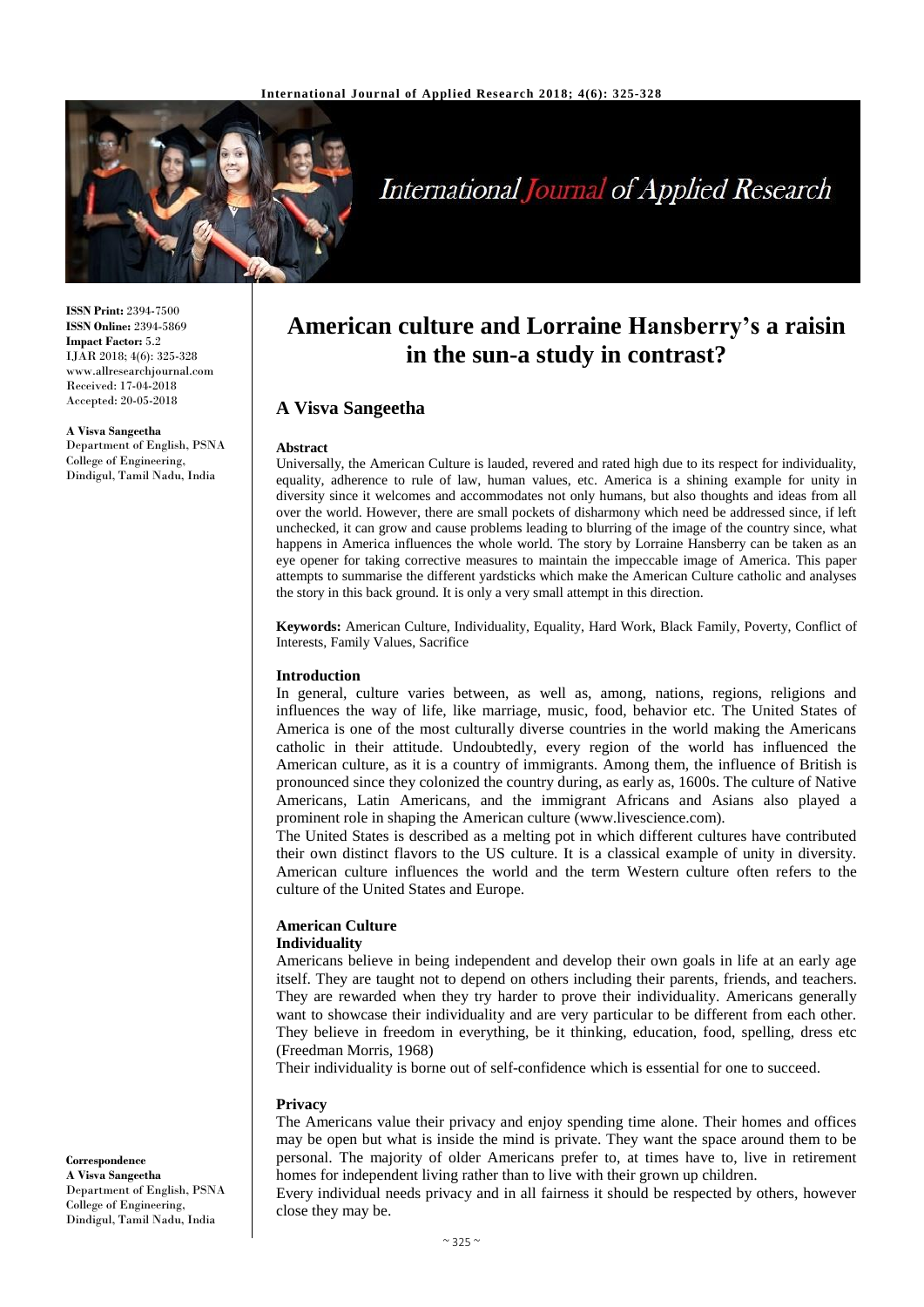#### **Equality**

The Americans believe, which is indeed true, that everyone is created equal and has equal rights. This includes women as well as men of all ethnic and cultural groups living in the U.S. Discriminating against or making any insulting statement about someone else's religion or ethnicity is against the law and punishable as a hate crime. They dislike any racist or negative remarks about someone's religion, family background or sexual preferences. Men should not make any sexist remarks about women because it amounts to making women unequal to men.

Nobody should ask Americans direct questions about their religion, age, financial status, salary or dress since this may have an influence, directly or indirectly, on the equality. However, men feel happy to share equally with their wives in parenting and house work.

It should be remembered that even a sense of not being equal is bound the affect the morale of the individual and his/her life style.

#### **Time**

Americans take pride in making the best use of their time. In the busy business world, time is money: business dealings get affected by time considerably. Being on time for a class, an appointment, and interviews or for social get together like dinner etc. is important. They apologise sincerely if they happen to be late.

In academic institutions, some instructors give negative marks to students who are late to the class. It is also to be noted that students in most of the universities have institutional permission to leave the class room if their instructor is late by ten minutes. They value their time as well as others'.

If time is lost, it cannot be got back. It is a very important factor which needs be understood and respected to succeed, at times, even to survive.

#### **Informality**

The American lifestyle is generally informal, but, not casual. The students go to class in shorts and T-shirts. Male instructors seldom wear a tie and some may even wear blue jeans. Female instructors often wear slacks along with comfortable walking shoes. Americans always address their teachers, managers, directors, presidents and even university instructors by his or her first name. But certainly they have great respect for them and mean business.

An informal environment results in a friendly atmosphere and there will be no tension which leads to higher productivity.

#### **Hard Work, Responsibility and Achievement**

The Americans have impressed all other nations by how with well planned, focused hard work together with necessary rest, they could achieve their goals. A competitive spirit is often the motivating factor to work harder. Americans often compete with themselves to better their previous record, in academics, athletics etc. They feel proud when they beat their colleagues or contemporaries in competition or business and so on. Americans are always on the go, because sitting quietly and doing nothing is a waste of time and comes in the way of success. They never waste material, effort or time. When they take up a job, they assume full responsibility for the timely, efficient and successful completion of the job. For them, assuming

responsibility wherever and whenever required, comes naturally. In their system, authority and accountability are inseparable.

The commitment to hard work, coupled with whole hearted responsibility is the basic requirement for achieving success.

#### **Other Features of American Culture**

Americans strictly follow the rule of law. Even law makers cannot be law breakers. They don't push or stand too close to anyone while standing in a line. They wait until their turn comes.

Usually when friends meet in a restaurant, they pay their share of the bill. Most of the American women do not feel comfortable if the men pay for them since it can be construed as if men are superior to women, in other words sexual discrimination. Americans have parties for many reasons. They expect others to look at them in the eyes, smile, and shake hands. Americans open the gifts and cards in front of the presenters. They expect the gifts to be sent with a card. The person receiving the gift will send a thank you card in return.

At a funeral, they never make loud noise, even if it indicates a sense of being sad. They try to keep strong emotions within themselves. It is a solemn affair. There is no traditional feature or act that symbolizes death.

Americans never visit someone without informing first to see if it is convenient. If they invite someone for a party, it is strictly for that person and not for others, friends or family members. However, after seeking permission of the host, they can bring them.

Some men and women, in order to show their love and affection, hug each other irrespective of being not close. It is normal for women to have close male friends and vice versa. It is not uncommon for American men and women to share an apartment as roommates and not have a sexual relationship with each other.

These actions or inactions will go a long way in preventing some of the irritants or hurt feelings.

#### **A Raisin In The Sun**

In the general background of American Culture briefed above, "A Raisin in the Sun" written and produced on stage by Lorraine Hansberry(1930-1965) during 1959 is an interesting contribution focusing on the dreams and aspirations together with the miseries, agony, problems and challenges faced by a black American family. This gains importance since, Hansberry is the first black American woman to succeed in spite of being inexperienced as a director, untried playwright and to cap it all, with financial problems.

#### **The Story in Brief**

A family living on the south side of Chicago struggles with poverty, struggles to maintain dignity, and dreams of a better life (Hansberry Lorraine, 1959). At this juncture, the head of the family, Walter, passes away. His wife, Lena Younger, known as Mama receives a lump sum payment of ten thousand dollars from his employer. Every member of the family comes out with a proposal to fulfill their need, which is genuine indeed from their angle. Mama wants to buy a new independent house where white people live; Young Walter, also known as Walter Lee the only son of Walter aims at starting his own business; and Beneatha, Walter's daughter wishes to continue her higher studies.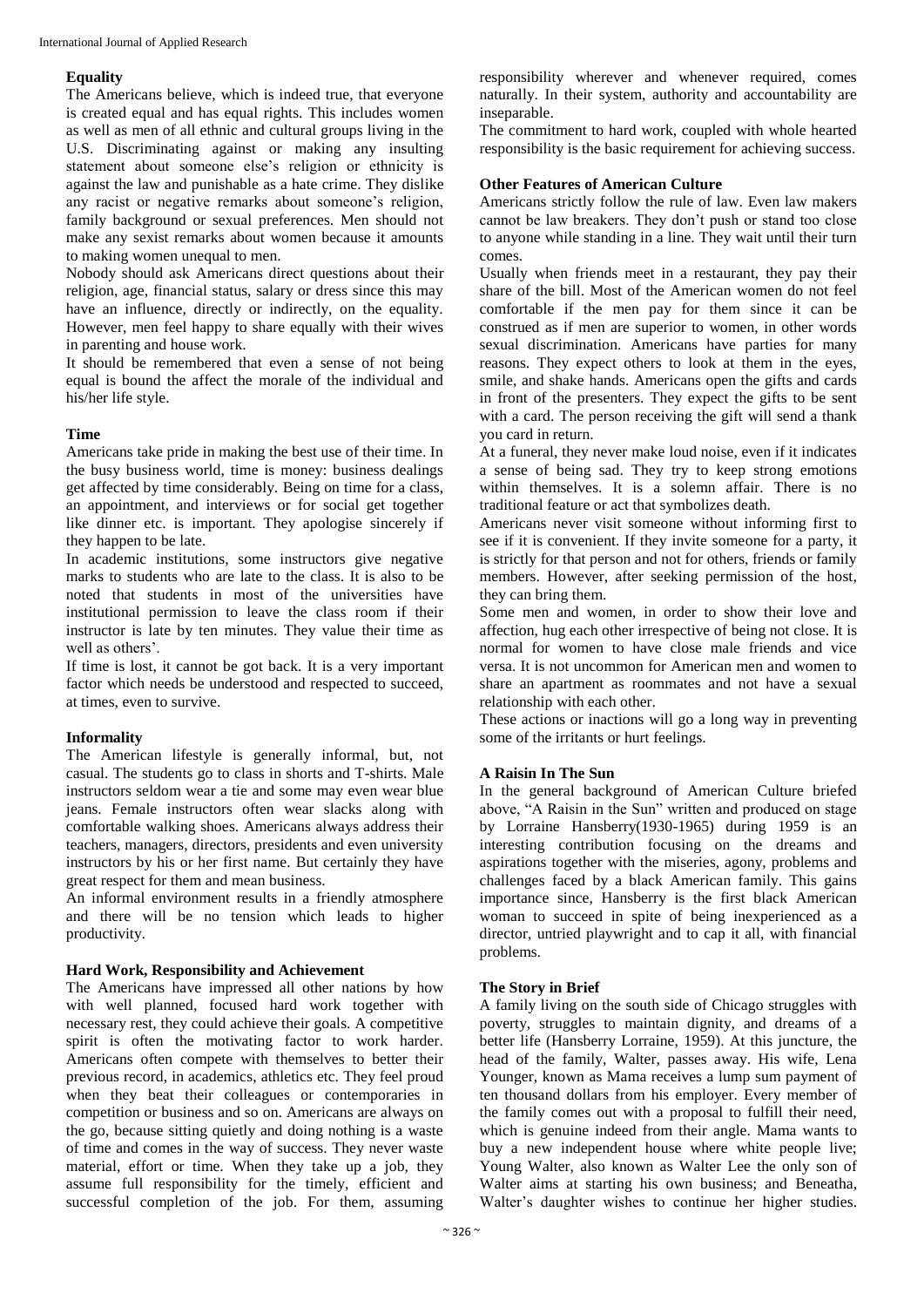Ruth, wife of Young Walter who was under pressure to abort her pregnancy for want of space in the house to accommodate the new arrival, also desires to go in for a bigger house so that she need not abort.

Young Walter forces his decision, enters into a partnership with a friend, and invests a major part of the money to open a liquor shop. That friend cheats him and runs away. The entire family is upset about the development and Walter is being blamed. The mother takes a decision to invest the remaining part of the amount in the house of her choice.

The whole family realizes that this is the best decision under the present circumstances and moves to the new house.

#### **The Attitude of the Characters in the Light of the American Culture**

**Young Walter** is constantly dreaming of becoming rich by quick means. He does not want to be a poor black man all through his life and imagines of fitting into the circle of whites. He is in a hurry to become rich, share the riches with his family members and please them (Scanlan Tom, 1978).

Even to achieve his goal, he is neither sincere nor prepared to work hard which is not an American culture since the Americans are sincere and believe in dedicated hard work. He runs after his friend to get some idea to improve his financial status. This shows that he lacks individuality and confidence which is totally against the American culture. Americans generally want to showcase their individuality and are very particular to be different from each other. They believe in freedom in everything, be it thinking, education, food, spelling, dress etc.

He invests in liquor business without proper planning whereas the Americans believe in detailed planning. He loses the investment since it was made without proper planning and in a hurry.

In one way he reflects the American culture in that he is very particular about his goal of becoming rich. However, as explained earlier, for want of proper planning he could not succeed. In short Young Walter wants to purchase social status without bothering about the basic requirements to attain the same.

Over all, Young Walter, thus, does not fit into the accepted American culture.

Beneatha is focused and clear about her goal of continuing her higher studies. As a typical American, she has planned her future well. She argues for equal rights in the insurance money. Her aim is to work hard and become independent. This is in keeping with the American culture.

She respects the ambitions of others and does not demand a major share of the money. She was prepared even to sacrifice her goal of higher studies for the sake of her brother to fulfill his greedy ambition. She did this in order to maintain the unity of the family, and keep up its name and values. Even though, this is a rare phenomenon in the American way of life, this is indeed laudable.

Over all, Beneatha fits into the accepted American culture.

Lena Younger asserts unquestioned authority in the family and represents all that is traditional. She believes in preserving Christian virtue, keeping family bonds and traditions together. The white man's hatred of the Blacks and the veiled threat to the Younger family worries her (Staples Robert, 1971). She is one who knows the aspirations and views of the family. In spite of that, she is convinced that whatever she does is for the welfare of the family. Hence, she makes a down payment on the house in

the all-white neighborhood without consulting any other member of the family. Ruth, Travis, and Beneatha are pleased, but Walter Lee views his mother's purchase as just another demonstration of her power. He is upset since this will come in the way of his starting a liquor business.

She has exhibited a sense of individuality to buy a house without consulting others. She wants to buy a house among whites to prove that she is equal to others which is a typical American culture. She takes upon herself the responsibility of the entire family in terms of accommodation, education, equality in the society etc. She believes in the rule of law that she being the head, has the right to decide what is good for the family (Cheney Anne, 1984).

Even though she wanted to have equality in the society, she is not ready to give equal rights to the members of her own family.

In general, Lena Younger fits into the American Culture.

Ruth Walter is aware of the financial burden of Walter Lee. As she thinks that the child will be an additional burden, since the privacy required will necessitate additional space in the house, she wants to abort the pregnancy. She is convinced that she has to be considerate to others and treat them as equals. Lena who is traditional and who had lost a child through miscarriage discourages Ruth. Finally, she agrees to have the child respecting her mother in law's advice. Even though she was prepared to sacrifice for the sake of the family, she changed her mind in deference to the wishes of her mother in law. Unlike Beneatha and Walter who are known for their modern outlook, extravagance and selfishness, Ruth respects the tradition and responsibility. Hence, she has no choice of her own. In Ruth grooming herself to become another Lena, the situation continues. Lena prepares Ruth to play the role of a matriarch for the next generation.

As a typical American she longs for privacy. She exhibits splendid concern for the family members by not revealing her desire since that may lead to dissents in the family there by proves her responsibility for the family.

She did not fight for her rights with the family members which is uncommon among Americans. Her behavior exhibits both American culture as well as non-American culture, both being for the good of the family.

#### **Scope for Further Study**

It is true that there are problem cases of different magnitude and nature. They need be studied in detail, analyzed and reported from different angles. The why of the problems are to be understood and solutions found from a global angle: global angle since, the happenings in America will impact the entire world. This will help in minimizing, though not eliminating, and such problems.

#### **Concluding Remarks**

The story ending presents how the Walter's family stands by long term family goals, values and beliefs providing a sense of unity. Even though it may look that this family has not followed the American culture completely, it should be remembered that the Blacks underwent innumerable problems compelling them to take such decisions. Such cases should not be taken to be typical of American culture. This paper is presented to expose some of the problems existing in the American society so that steps can be taken to initiate corrective measures to weed away such problems. However, it can be stated without any hesitation that the